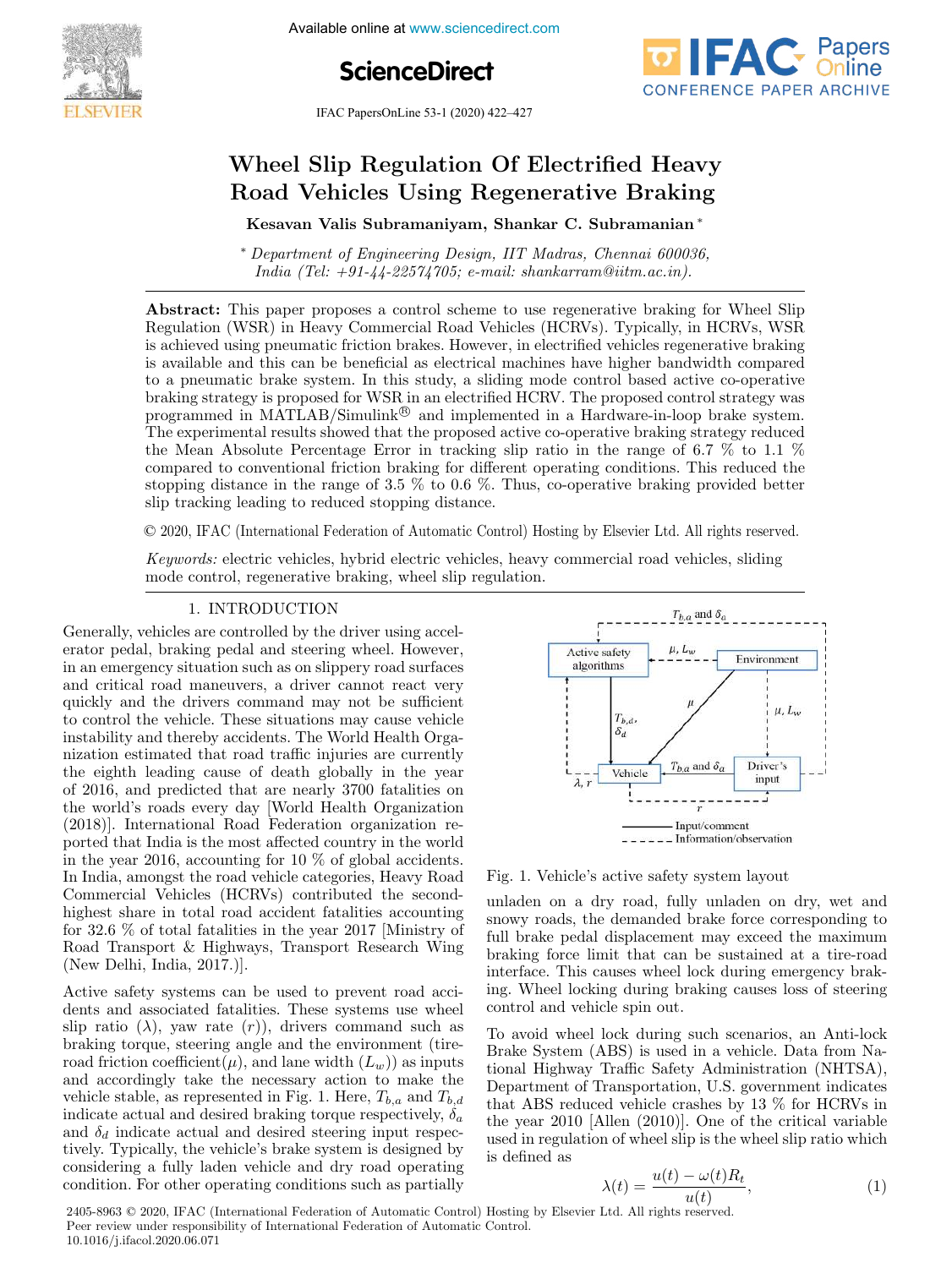where u is the longitudinal vehicle speed,  $R_t$  is the tire radius and  $\omega$  is the wheel angular speed. To utilize the maximum braking force that can be generated by the tire, it is necessary to maintain the slip ratio in the desired region as shown in Fig. 2. The desired slip ratio can be achieved by controlling the braking torque or pressure during braking application. In literature, different



Fig. 2. Longitudinal force Vs Slip ratio

methodologies were proposed to regulate the wheel slip ratio to avoid wheel lock during braking. For example, Bhandari et al. (2012) developed slip control algorithms for a conventional passenger car based on PID (Proportional-Derivative-Integral) control and sliding mode control. The results conveyed that the sliding mode control reduces the braking distance by 4 % compared with PID control. Batayneh et al. (2018) reported that a fuzzy controller reduced the wheel slip tracking error on various road surfaces compared to the PID controller for conventional passenger car during braking. Kumar and Subramanian (2016) developed a co-operative braking control for a rear-driven electric vehicle. Savitski et al. (2016) proved experimentally that the continuous ABS control strategy reduced braking distance by 20 % compared with rulebased control strategy for an electric car.

From literature, it was observed that most of the WSR methods exist for conventional passenger car. Their suitability needs to be investigated for electrified vehicles, given the presence of regenerative braking response. Further, this study was motivated by the challenges involved in designing active braking systems for HCRVs compared to passenger cars. They include the slow response of pneumatic brake system, high load transfer from rear to the front during braking and a significant load variation between fully laden and fully unladen of the vehicle [Trigell et al. (2017)]. Typically, most of the HCRVs are rear wheel driven vehicles. Hence, this study focused on rear wheel driven electrified HCRVs. Further, amongst electric and hybrid electric vehicle configurations, the demanded motor power for Electric Vehicles (EVs) and Series Hybrid Electric Vehicles (SHEVs) is the same (for the same gear transmission ratio, gross vehicle weight and performance specification). Hence, this analysis focused on EVs and SHEVs.

Sliding Mode Control (SMC) based brake torque regulation was demonstrated in this study to achieve the desired slip ratio during vehicle braking. An important advantage of SMC is its robustness to uncertainties and disturbances [Fan et al. (2019)]. The organization of the remaining paper is as follows. The vehicle wheel dynamic model and

tire model used in this study are explained in section 2. In section 3, SMC based wheel slip ratio control algorithm is presented. The proposed co-operative braking control strategy is discussed in section 4. In section 5, experimental setup and results are discussed and concluding remarks are presented in section 6.

# 2. VEHICLE SYSTEM MODELS

Since the study focused on the regulation of wheel slip ratio, a vehicle's wheel dynamic model and tire model are discussed below.

#### 2.1 Vehicle's Wheel dynamic model



Fig. 3. Forces acting on the wheel during longitudinal motion

Figure 3 gives the forces acting on a vehicle's wheel during straight line braking, where  $F_b$  is the braking force,  $F_r$  is the rolling resistance force,  $F_z$  is the normal load acting on the wheel and  $T_b$  is the braking torque. Considering Fig. 3, wheel dynamic model can be represented as

$$
I\dot{\omega}(t) = T_b(t) - (F_b(t) + F_r) R_t,
$$
\n(2)

where  $I$  is the wheel inertia. From (1) and (2), the derivative of wheel slip ratio can be represented as

$$
\dot{\lambda}(t) = \frac{R_t \omega(t) \dot{u}(t)}{u^2(t)} - \frac{R_t}{u(t)I} \left( T_b(t) - R_t F_b(t) - R_t F_r \right). (3)
$$

### 2.2 Tire model

Pacejka's Magic Formula tire model (tire size: 315/80 R 22.5) was used in this study. Figure 4 shows the longitudinal characteristic curve of the truck tire considered [IPG Automotive GmbH (2017)]. From Fig. 4, it can be observed



Fig. 4. Longitudinal tire characteristic curve

that the tire can generate maximum braking force for a particular range of wheel slip ratio. However, the range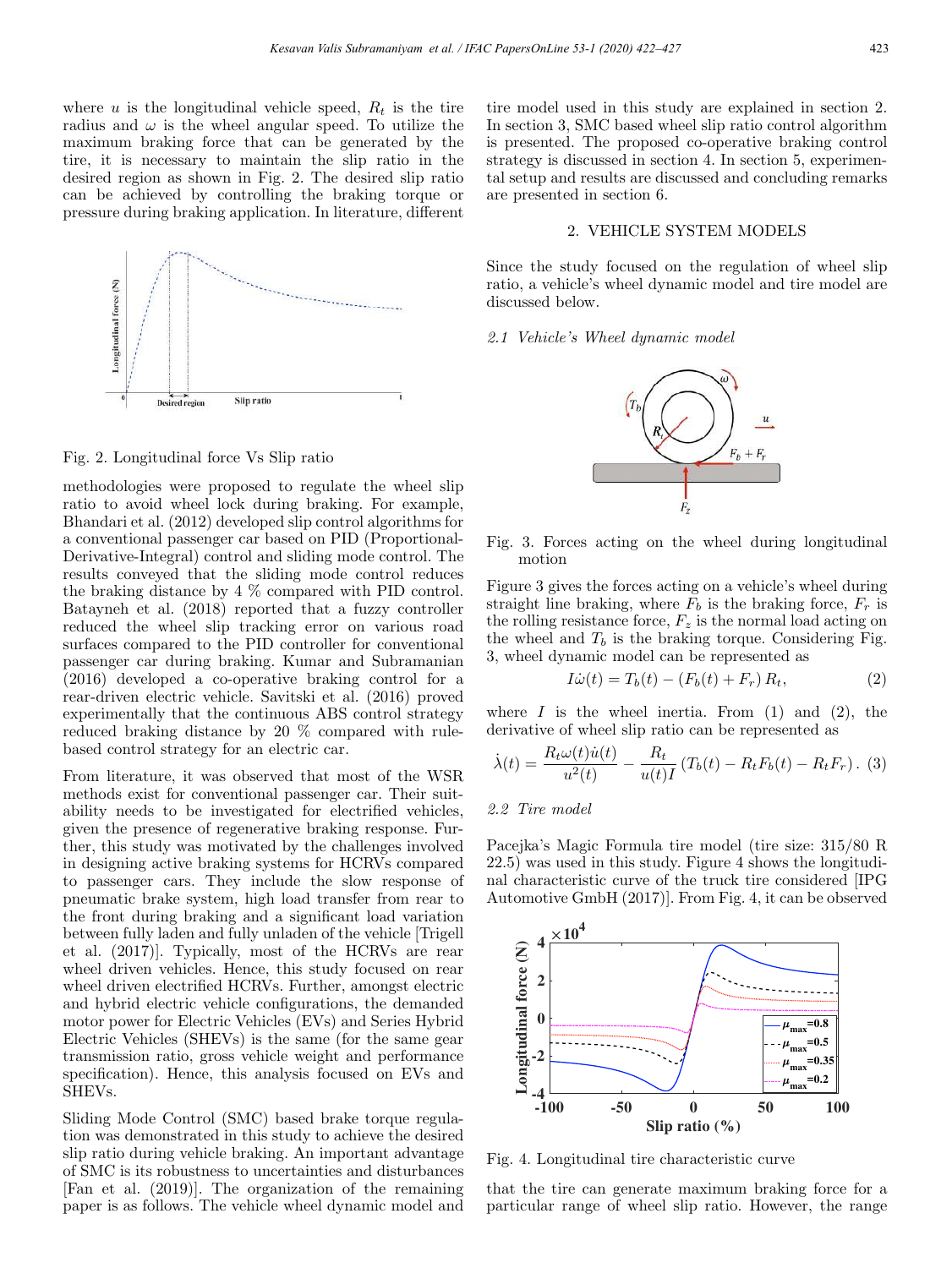of slip ratio (desired region) for the maximum braking force varies according to the road surface. An important parameter that affects braking performance of the vehicle is the maximum tire-road friction coefficient  $(\mu_{max})$  and it varies with respect to different road surfaces. In this study, 0.8, 0.5, 0.35 and 0.2 were considered as different  $\mu_{max}$  values and the corresponding desired slip region was identified as (0.15-0.2), (0.1-0.15), (0.06-0.1) and (0.04- 0.06) respectively from the considered truck tire data.

## 3. SLIDING MODE CONTROL (SMC)

Reaching law based sliding mode controller design was introduced by Huh et al. (1999). In this control method, the system consists of two modes of operation namely, reaching mode (non-sliding mode) and sliding mode. In reaching mode, the system initial state moves towards the sliding surface (defined by the user) in a finite duration. In sliding mode, the system tracks the desired trajectory (sliding surface) and thereby ensures the robustness to uncertainties and disturbances.

In this study, the sliding surface is defined as

$$
S(t) = e(t) = \lambda_a(t) - \lambda_d(t), \tag{4}
$$

where  $\lambda_a(t)$  is the actual wheel slip ratio,  $\lambda_d(t)$  is the desired wheel slip ratio, and  $e(t)$  is the tracking error of wheel slip ratio during active braking. In this study, WSR was evaluated by considering Constant rate Reaching Law (CRL) and Power Rate Exponential Reaching Law (PRERL) [Devika and Thomas (2017)].

In CRL, the desired control input was obtained by

$$
\dot{S}(t) = -K_{CRL}sign\left(S(t)\right),\tag{5}
$$

where  $K_{CRL}$  is the controller gain. Now, considering (3) as the actual wheel slip ratio rate, from (3)-(5), the desired braking torque to achieve desired slip ratio is given by

$$
T_{b,CRL}(t) = R_t (F_b(t) + F_r) + \frac{I\omega(t)\dot{u}(t)}{u(t)}
$$

$$
- \frac{u(t)I\dot{\lambda}_d(t)}{R_t} + \frac{u(t)IK_{CRL}sign(S(t))}{R_t}.
$$
(6)

In PRERL, the desired brake torque was obtained by

$$
\dot{S}(t) = \frac{-K_{PRL} \mid S(t) \mid^{\beta} sign(S(t))}{\delta_o + (1 - \delta_o)e^{-\alpha |S(t)|^p}},\tag{7}
$$

where  $K_{PRL}$  is the controller gain,  $\beta$ ,  $\alpha$ ,  $\delta_0$  and p are the controller parameters. Considering (3), (4) and (7), the desired braking torque to achieve desired slip ratio through PRERL is given by

$$
T_{b,PRE}(t) = R_t (F_b(t) + F_r) + \frac{I\omega(t)\dot{u}(t)}{u(t)} - \frac{u(t)I\dot{\lambda}_d(t)}{R_t}
$$
  
+ 
$$
\frac{u(t)I}{R_t} \frac{K_{PRL} |S(t)|^{\beta} sign(S(t))}{\delta_o + (1 - \delta_o)e^{-\alpha |S(t)|^p}}.
$$
 (8)

Since the desired slip ratio is constant for a particular road surface,  $\dot{\lambda}_d(t)$  is considered as zero. Now, the desired braking torque  $(6)$  and  $(8)$  can be written as

$$
T_b(t) = T_{b,cont} + T_{b,discont},\tag{9}
$$

where  $T_{b,cont}$  and  $T_{b,discont}$  are continuous braking torque and discontinuous braking torque respectively. In both CRL and PRERL based SMC, the continuous braking torque input is given by

$$
T_{b,cont} = R_t \left( F_b(t) + F_r \right) + \frac{I\omega(t)\dot{u}(t)}{u(t)}.
$$
 (10)

The discontinuous braking torque of SMC with CRL and PRERL respectively are

$$
T_{b,discont,CRL} = \frac{u(t)IK_{CRL}sign\left(S(t)\right)}{R_t},\tag{11}
$$

and

$$
T_{b,discont,PRI} = \frac{u(t)I)}{R_t} \frac{K_{PRI} \mid S(t) \mid^{\beta} sign(S(t))}{\delta_o + (1 - \delta_o)e^{-\alpha|S(t)|^p}}. \tag{12}
$$

Here, the discontinuous braking torque ensures that the system state reaches the sliding surface, whereas the continuous braking torque is responsible for tracking the desired sliding surface. The sharing of desired braking torque between regenerative braking and friction braking is discussed below.

# 4. PROPOSED CO-OPERATIVE BRAKING CONTROL STRATEGY

The electrified vehicle brake system consists of both friction brakes and regenerative brakes. The sharing of brake force between regenerative braking and friction braking is called co-operative braking. Since regenerative braking is applied only on driven wheels, the total brake force on driven wheels is shared by regenerative braking and friction braking, whereas non-driven wheels are always subjected to friction braking only.

The ratio at which the total brake force is distributed between the front and rear wheels is called Brake Force Distribution (BFD) ratio. Most of the road vehicles follow a linear BFD between the front and rear wheels. Assuming symmetric load distribution between right and left wheels, the linear BFD ratio was obtained by taking into account dynamic load transfer during braking and rolling resistance force. Typically, in linear BFD, a fixed amount of regenerative braking is applied for a constant braking demand. In this study, the amount of regenerative braking applied on driven wheels is varied to maintain the desired slip ratio. The proposed co-operative braking strategy (sharing of braking force between friction braking and regenerative braking) is as follows: In order to get desired wheel slip ratio, the continuous control input and discontinuous control input are provided by friction braking and regenerative braking respectively as explained in Fig. 5. Here,  $\lambda_{f,d}$  and  $\lambda_{f,a}$  indicate the desired and actual slip ratio of the front wheels respectively.  $\lambda_{r,d}$ and  $\lambda_{r,a}$  indicate the desired and actual slip ratio of the rear wheels respectively.  $T_{bf_{fric}}$ ,  $T_{br_{fric}}$ ,  $T_{br_{reg}}$  indicate the front wheels friction torque, rear wheels friction torque and rear wheels regenerative torque respectively. Moreover, the process followed to obtain the driver's brake demand and the linear BFD ratio is explained in [Subramaniyam and Subramanian (2019b)].

The reasons for regulating discontinuous torque through regenerative braking are as follows: (i) Regenerative braking torque alone cannot deliver sufficient torque to get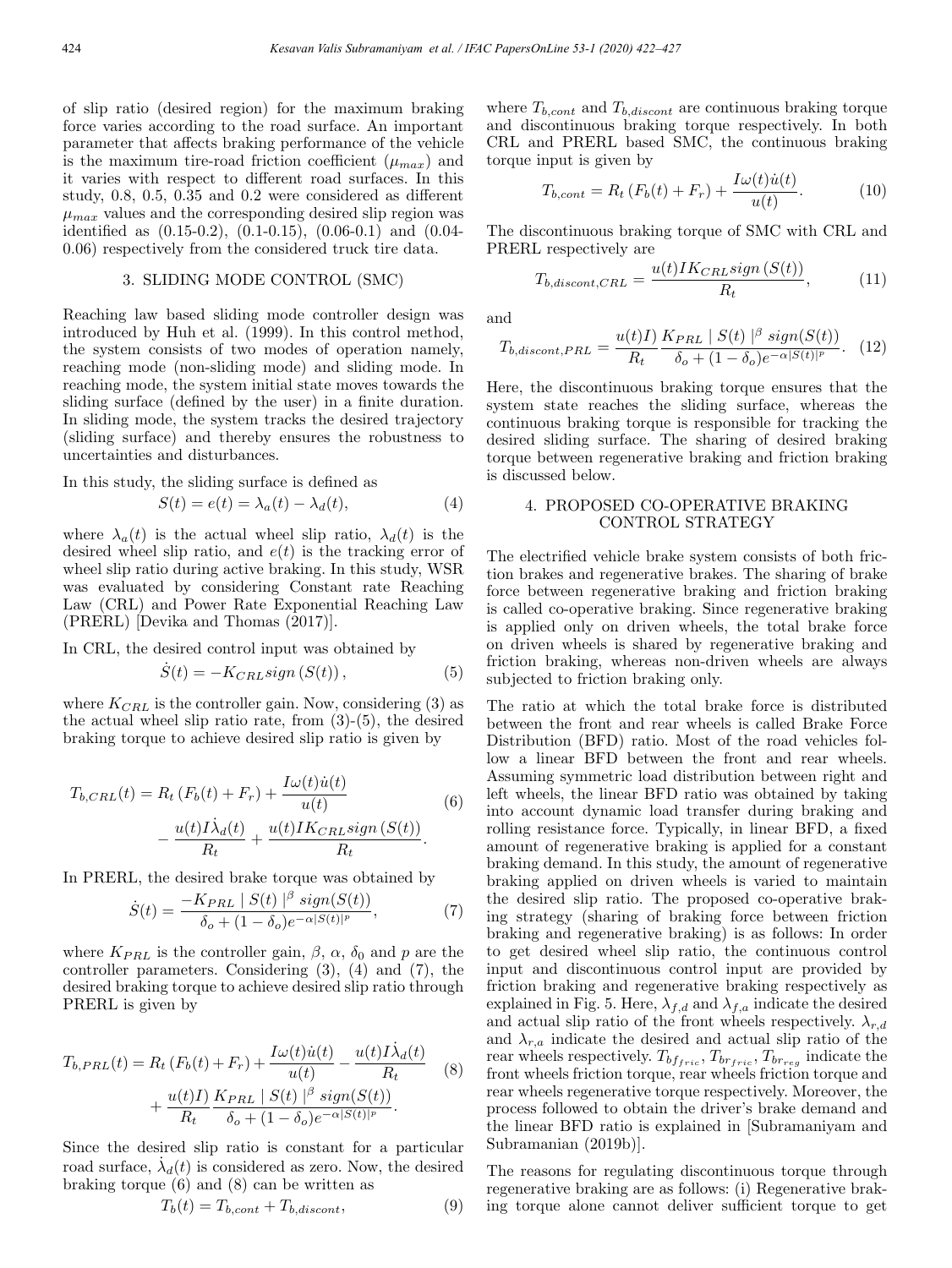

Fig. 5. Proposed co-operative braking control

adequate deceleration during braking. That is, during full braking (heavy braking), the required braking torque is much larger than the regenerative braking torque. (ii) The pneumatic braking has significant time delay (around 0.05 s) [Limpert (1999)] compared to regenerative braking. The larger time delay of the pneumatic brake system limits its bandwidth [Bu and Tan (2007)], thereby affecting the braking performance of the HCRV during ABS application. (iii) Regenerative brake system time constant (in the range of one-hundredth of a second) is very much less than the pneumatic brake system (around 0.6 s) [Crolla and Cao (2012)], [Limpert (1999)].

Further, the regenerative braking is withdrawn from driven wheels when the longitudinal vehicle speed  $(u)$  goes below the threshold speed (longitudinal vehicle speed corresponds to base speed of the motor  $(u_{th})$  and if the battery State of Charge (SOC) reaches its higher threshold level. The regenerative braking is not recommended below  $u_{th}$ due to low energy regeneration efficiency. If the battery SOC reaches its higher threshold level then it is not possible to store the regenerated electrical energy in the battery. When the regenerative braking is not applied on the driven wheels during braking, the desired brake force is attained through friction braking only.

# 5. EXPERIMENTAL RESULTS AND DISCUSSION

## 5.1 Hardware-in-Loop Experimental setup and Realization of Regenerative braking

A 4x2 truck brake system hardware experimental setup was considered in this study (Fig. 6). An Electropneumatic Regulator (EPR) was used to activate the Scam foundation brake system. The EPR input voltage regulates the pressure inside the brake chamber and this pressure was transformed to brake torque. The pressure sensor was mounted near the brake chamber to measure the brake chamber pressure. Further, the experimental setup consists of a driving module console. A load cell was mounted along with the brake pedal to measure the driver's brake pedal force. For a given brake chamber pressure, the brake torque  $(T_b)$  is calculated as

$$
T_b(t) = \frac{(P_{bp}(t) - P_c) \eta_b A_{bc} D_{bd} L_{sa} B_f}{2R_s},
$$
\n(13)

where  $P_{bp}$  and  $P_c$  indicates the brake chamber pressure and contact pressure respectively,  $\eta_b$  indicates the pneumatic brake system efficiency,  $A_{bc}$  indicates the area of the brake chamber,  $D_{bd}$  indicates the diameter of the brake drum,  $L_{sa}$  indicates the slack adjuster length,  $B_f$  indicates the brake factor and  $R_s$  indicates the S-cam radius.

Since motor is not available as hardware in the HiL platform, it have been simulated through appropriate mathematical model and integrated with the friction brake system components and the TruckMaker $\mathcal{B}$  vehicle simulation software through the real-time rapid prototyping hardware. A three-phase induction motor was considered in this study to derive the appropriate dynamic motor model and the regenerative braking torque was regulated using the same [Subramaniyam and Subramanian (2019a)].



Fig. 6. Hardware-in-Loop brake system experimental setup

#### 5.2 Experimental Results and Discussion

The maximum energy regeneration and thereby change in the battery SOC during one full (hard) braking process is very small. Hence, in this study, it was assumed that during braking the battery SOC does not reach its higher threshold value. In addition to this, it was assumed that the battery SOC is not near to its higher threshold value during initiation of braking. With this assumption, in this study, it was considered that the extent of regenerative braking was decided by only vehicle longitudinal speed.

To implement the proposed co-operative strategy with SMC in HiL brake system experimental setup, parameters such as vehicle's longitudinal speed, longitudinal acceleration and actual wheel angular speed are required. These parameters were assumed as readily available and were considered from TruckMaker<sup>®</sup> commercial vehicle software. Further, it was assumed that the vehicle was running straight on the symmetric road surface (right and left wheels of the vehicle running on road of same  $\mu_{max}$ ). The vehicle parameters considered in the study are shown in Table 1.

Initially, SMC with CRL and PRERL were compared by considering a fully unladen vehicle on the road surface which has  $\mu_{max}$  of 0.8 with the braking speed of 20 m/s. Since a rear wheel driven electrified HCRV was considered in this study, during braking, the total brake force on rear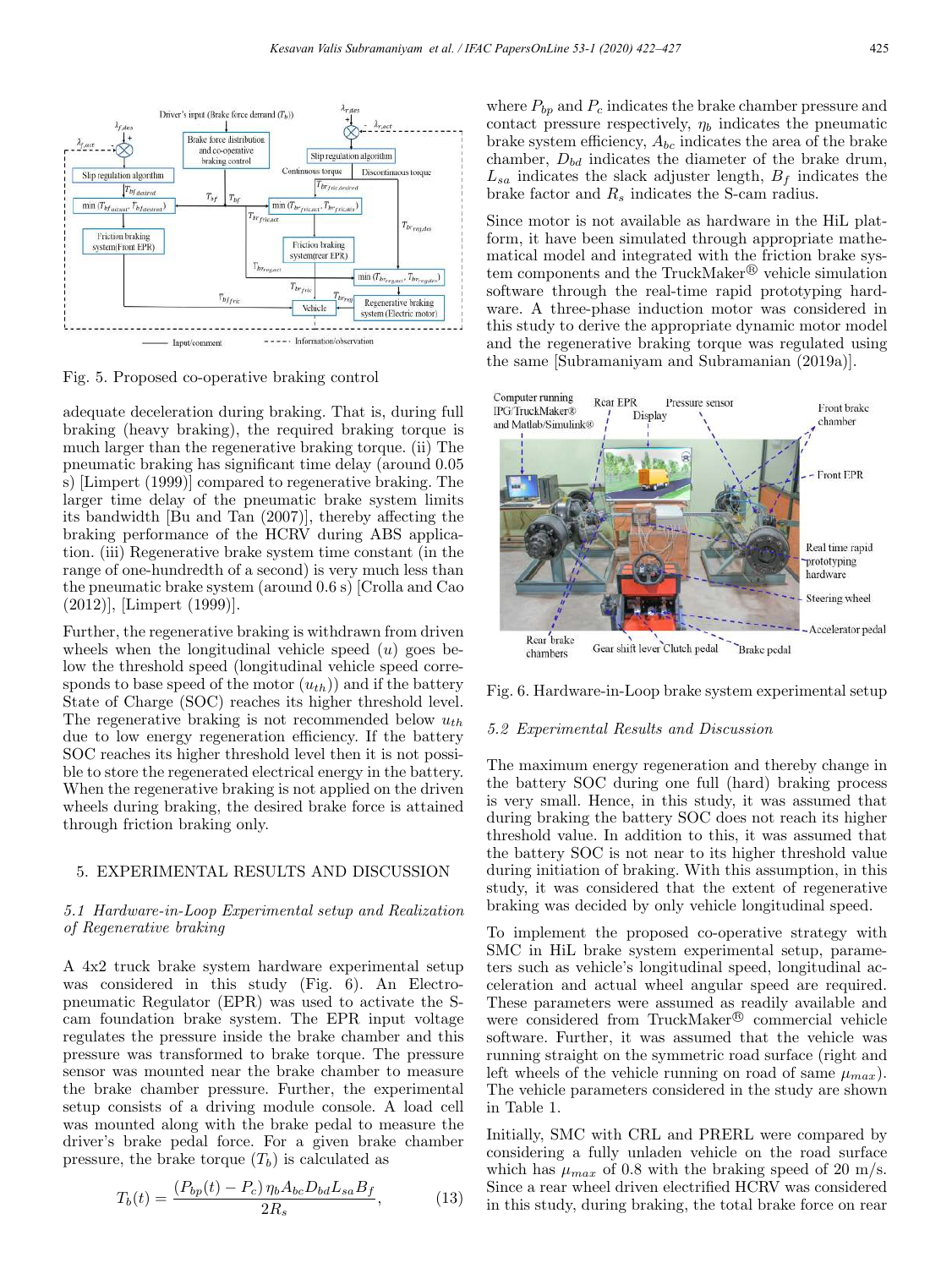Table 1. Vehicle parameters

| Parameter                     | Laden              | Unladen           |  |
|-------------------------------|--------------------|-------------------|--|
| Vehicle mass                  | $16200 \text{ kg}$ | $4700 \text{ kg}$ |  |
| Wheel base                    | $5.4~\mathrm{m}$   | $5.4 \text{ m}$   |  |
| Height of Centre Gravity (CG) | $1.3 \text{ m}$    | 1 m               |  |
| The distance between          | $3.4 \text{ m}$    | $2.7 \text{ m}$   |  |
| the front axle and CG         |                    |                   |  |

wheels was shared by regenerative braking and friction braking, whereas the front wheels were always subjected to friction braking only. In case of conventional braking, both front and rear wheels were subjected to friction braking only. Figure 7 gives the comparison of the performance of the rear wheel slip ratio during conventional braking and co-operative braking for CRL based control input.

It can be observed that the SMC with CRL introduces chattering (oscillation) in the wheel slip ratio during braking because of the 'sign' term present in the reaching law. Further, it was noticed that the co-operative braking introduces more oscillation on slip ratio compared to conventional braking because of the high bandwidth of regenerative braking compared to conventional braking. As mentioned earlier, once the longitudinal vehicle speed reaches  $u_{th}$  during braking, the regenerative braking is withdrawn from driven wheels and the demanded brake force is applied through friction braking only. This process is called braking blend-out and the same can be observed in Fig. 7.



Fig. 7. Comparison of co-operative braking and conventional braking with CRL

The performance of reaching law was evaluated by calculating the Mean Absolute Percentage Error (MAPE) between the desired slip ratio and actual slip ratio. MAPE is defined as

$$
MAPE = \frac{1}{N} \left( \sum_{i=1}^{N} \frac{|\lambda_d - \lambda_a|}{\lambda_d} \right) 100\%,\tag{14}
$$

where  $N$  is the number of samples. For a fully unladen vehicle on  $\mu_{max} = 0.8$  road, the MAPE with CRL for conventional and co-operative braking are 24.8 % and 15.22 % respectively. High tracking error was noticed with conventional baking compared to co-operative braking. This was due to high response time and lower bandwidth of conventional brake system compared to regenerative brake system.

To reduce the chattering during WSR, SMC with PRERL was introduced. Due to the presence of the exponential term in PRERL, the chattering in the slip ratio was reduced. Figure 8 shows the comparison of rear-wheel slip ratio during conventional braking and co-operative braking for PRERL based control input. Here, the MAPE was 15.43 % and 8.73 % for conventional and co-operative braking respectively. It can be observed that the SMC with PRERL minimizes the chattering effect and thereby reduces the slip ratio tracking error compared to SMC with CRL.



Fig. 8. Comparison of co-operative braking and conventional braking with PRERL

Further, the CRL and PRERL performance were evaluated by considering the vehicle's stopping distance. The stopping distance for SMC with CRL and PRERL were 29.94 m and 29.13 m respectively with a proposed co-operative strategy for a fully unladen vehicle on  $\mu_{max} = 0.8$  road surface with an initial braking speed of 20 m/s. Here, it can be observed that the SMC with PRERL reduces the stopping distance by 2.7 % compared to SMC with CRL due the reduction of chattering in wheel slip ratio and thereby in vehicle deceleration during co-operative braking. The comparison of vehicle deceleration during braking with CRL and PRERL is shown in Fig. 9.



Fig. 9. Comparison of deceleration with CRL and PRERL during co-operative braking

The sensitivity analysis was carried out with respect to  $\mu_{max}$  value and longitudinal vehicle speed for the proposed co-operative strategy with PRERL based control input. The minimum initial braking speed for different  $\mu_{max}$  road surfaces was decided as per the Federal Motor Carrier Safety Administration (FMCSA) recommendation. In order to evaluate the performance of SMC with PRERL, a fully laden electrified HCRV was considered. During braking, the dynamic load transfer from rear to front is higher for a fully laden vehicle compared to fully unladen vehicle. The slip ratio MAPE and stopping distance for different operating conditions are shown in Table 2.